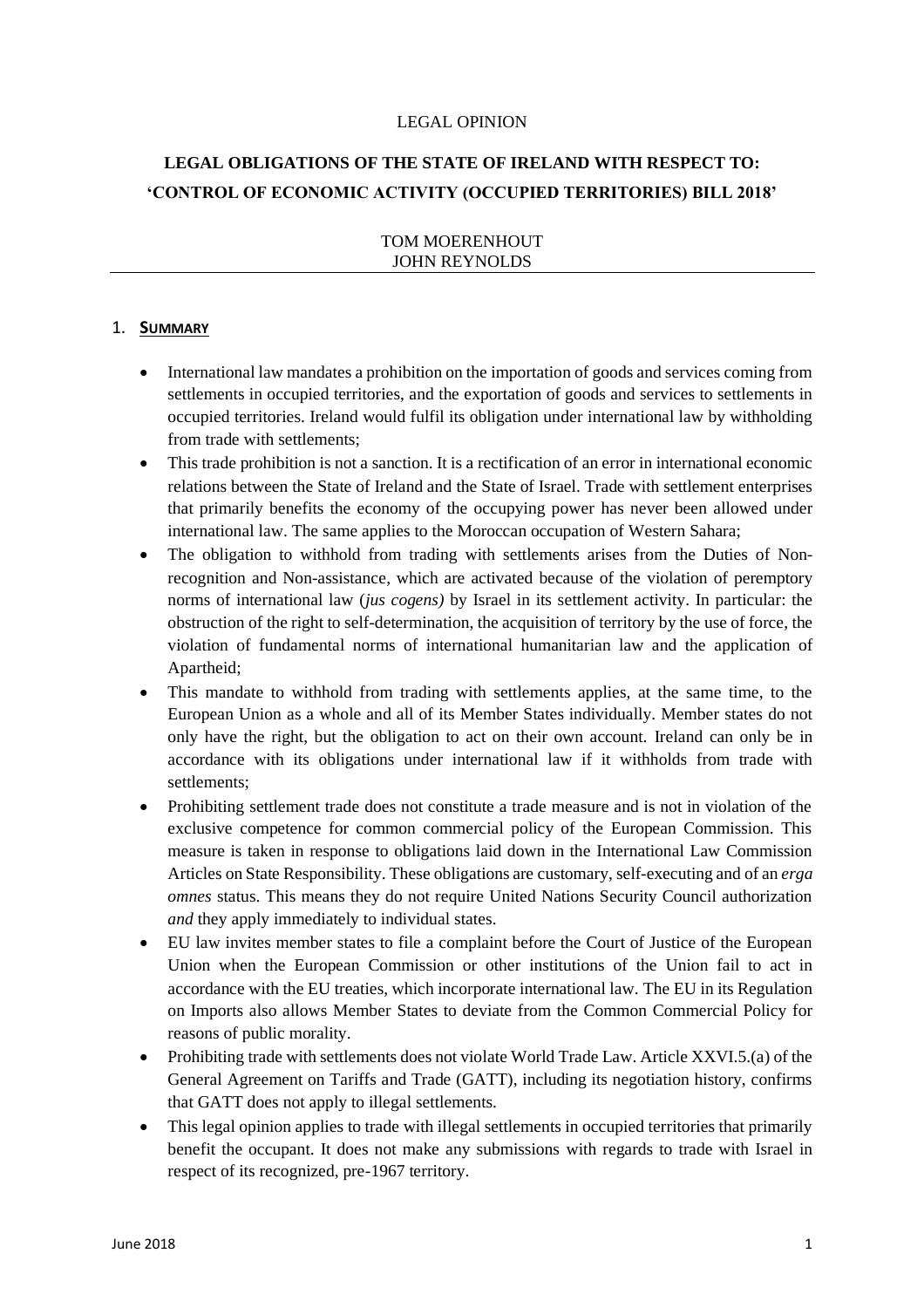## **(2) THE OBLIGATION UNDER INTERNATIONAL LAW OF THE STATE OF IRELAND TO WITHHOLD FROM TRADE WITH SETTLEMENTS**

## *(A) The Duties of Non-recognition and Non-assistance*

The Duties of Non-recognition and Non-assistance (laid out in Art. 41(2) of the International Law Commission (ILC) Articles on State Responsibility)<sup>1</sup> require that states shall neither recognize as lawful a situation created by a serious breach of a peremptory norm of international law, nor render aid or assistance in maintaining the situation created by the breach. Trading with settlements is a violation of both duties, which complement each other.

## *(B) The violation of peremptory norms of international law by Israeli settlements*

First, Israeli settlement activity obstructs the Palestinians' right to self-determination inter alia by the *de facto* acquisition of territory by the use of force (emphasized again in the UNSC Resolution 2334)3. The peremptory character of this norm was suggested by some states in the development of the ILC Articles on the Law of Treaties<sup>4</sup> and affirmed by the ILC when drafting the Articles on State Responsibilitys. In its discussion, the Commission emphasized the essence of this principle for contemporary international law. The centrality of this principle in international law was also relied upon by Judge Elaraby<sup>6</sup> in his separate *Wall Opinion.* 

Second, the ILC<sup>7</sup> refers to fundamental norms of international humanitarian law as potential *jus cogens.* To do so, the Commission relies on the use of the term 'intransgressible' by the International Court of Justice (ICJ)8. Fundamental norms are argued (among others by Judge Nieto-Navia<sup>9</sup> and

<sup>3</sup> [SC Res. 2334,](http://www.un.org/en/ga/search/view_doc.asp?symbol=S/RES/2334(2016)) 23 December 2016.

<sup>6</sup> [Separate Opinion of Judge Elaraby,](https://unispal.un.org/DPA/DPR/unispal.nsf/0/138F3FB54E9EEDFD85256EEB0055C300) *Legal consequences of the construction of a wall in the Occupied Palestinian Territory,* ICJ, 09 July 2004, at para. 31.

<sup>7</sup> International Law Commission, *Yearbook of the International Law Commission 1966 - Volume II* (1966), at 248.

<sup>8</sup> Advisory Opinion, *[Legal consequences of the construction of a wall in the Occupied Palestinian Territory,](http://www.icj-cij.org/docket/files/131/1671.pdf)*  ICJ, 09 July 2004, at para. 113.

<sup>9</sup> R. Nieto Navia, *[International peremptory norms \(jus cogens\) and international humanitarian law](http://www.dphu.org/uploads/attachements/books/books_4008_0.pdf)* (2003), at 24.

<sup>1</sup> 2001 [Articles on the Responsibility of States for Internationally Wrongful Acts,](http://legal.un.org/ilc/texts/instruments/english/commentaries/9_6_2001.pdf) UN Doc. A/56/10, at Art. 41.

<sup>2</sup> Advisory Opinion, *Legal consequences of the construction of a wall in the Occupied Palestinian Territory,*  ICJ, 09 July 2004 at. 149.

<sup>4</sup> International Law Commission, *[Yearbook of the International Law Commission 1966 -](http://legal.un.org/ilc/publications/yearbooks/english/ilc_1966_v2.pdf) Volume II* (1966), at [248.](http://legal.un.org/ilc/publications/yearbooks/english/ilc_1966_v2.pdf)

<sup>5</sup> [Draft articles on Responsibility of States for Internationally Wrongful Acts, with commentaries,](http://legal.un.org/ilc/texts/instruments/english/commentaries/9_6_2001.pdf) at 85, 112, 113, 114, 115.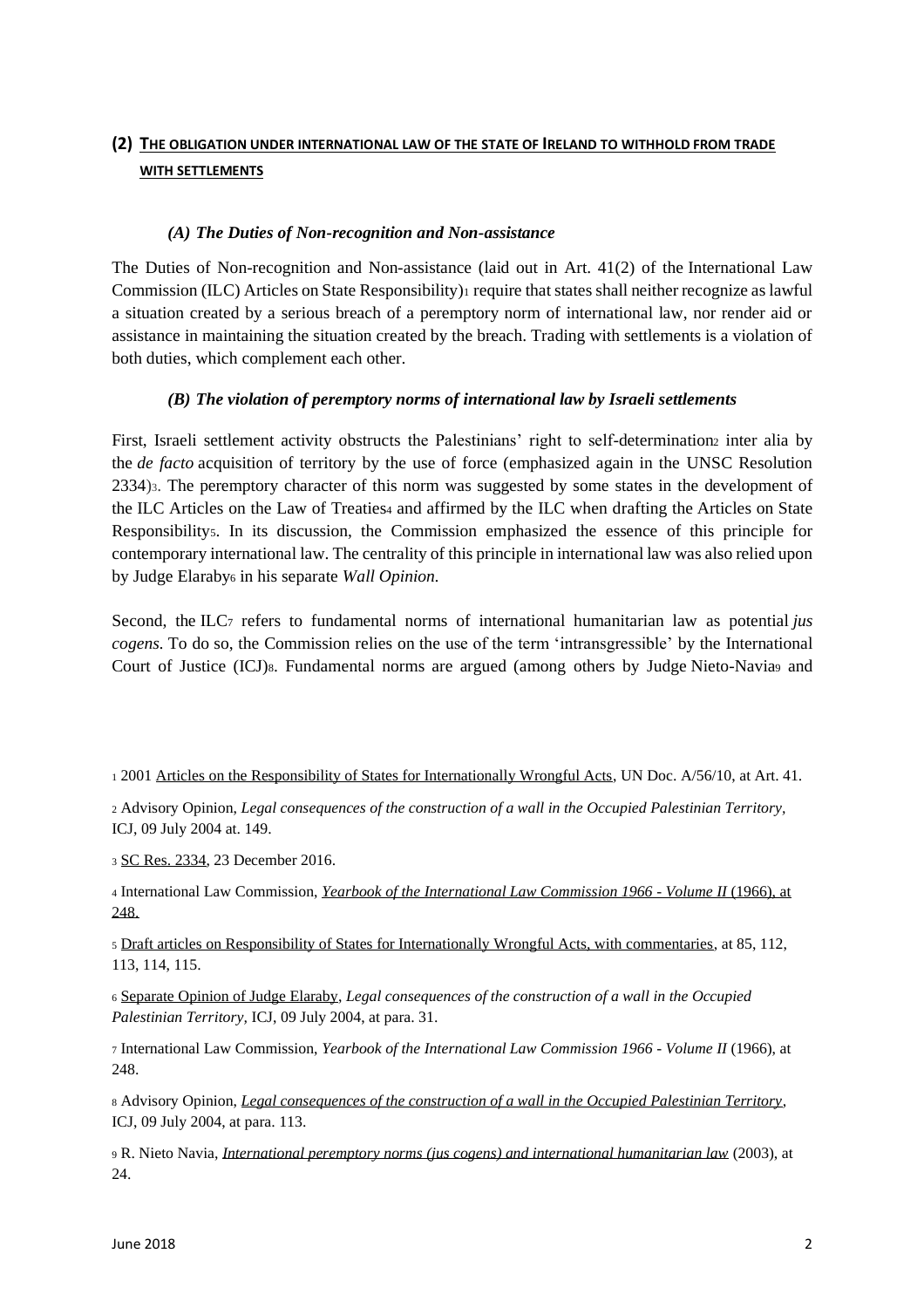Hannikainen<sub>10</sub>) to include the Fourth Geneva Convention. The applicability of the Convention to Israel's occupation and its settlements - including the transfer of population to occupied territories as a flagrant violation of the Fourth Geneva Convention  $\frac{1}{1}$  - is referred to in the ICJ *Wall Opinion*<sub>12</sub>, in numerous UNSC Resolutions13, and by the ICRC14. On several occasions, including in the *Wall Opinion,* the ICJ confirmed that fundamental humanitarian norms had an *erga omnes* character and were to "be observed by all States" because "they constitute intransgressible principles of international customary law", and are "fundamental to the respect of humanity" and "elementary considerations of humanity". ICJ judges such as Judge Bedjaoui15, Judge Weeramantry16 and Judge Koroma17 have explicitly concluded these norms are either *jus cogens in statu nascendi* or *jus cogens.*

Third, in the European Journal of International Law, Dugard and Reynolds scrupulously set forward the argumentation and legal evidence that the situation in the West Bank, including Israel's settlement enterprise, constitutes Apartheid18. Again, the draft ILC Articles on State Responsibility have noted the widespread agreement that the prohibition of Apartheid constitutes a *jus cogens* norm19. The three violations taken individually (1. the right to self-determination and the prohibition on the acquisition of territory by force; 2. the violation of core humanitarian norms; 3. the prohibition of Apartheid) constitute *jus cogens* violations in the case of Israel's settlement enterprise in Palestine. Also the combined violations represent a sufficient breach, exemplified by the conclusion of the ICJ on the applicability of the Duties of Non-recognition and Non-assistance.

<sup>10</sup> [Hannikainen,](https://books.google.ch/books/about/Peremptory_norms_jus_cogens_in_internati.html?id=0Y46AQAAIAAJ&redir_esc=y) *Peremptory norms (jus cogens) in international law,* 1988, Finnish Lawyers Pub. Co., at 605- 606.

<sup>11</sup> 1949 Geneva Convention (IV) relative to the Protection of Civilian Persons in Time of War (1949), 75 UNTS 287, Article 49, (5).

<sup>12</sup> Advisory Opinion, *[Legal consequences of the construction of a wall in the Occupied Palestinian Territory,](http://www.icj-cij.org/docket/files/131/1671.pdf)*  ICJ, 09 July 2004, at para. 75, 101, 120, 126, 135.

<sup>13</sup> Among others: SC Res. 271, 15 September 1969; SC Res. 446, 22 March 1979; SC Res. 465, 01 March 1980; SC Res. 469, 20 May 1980; SC Res. 471, 05 June 1980; SC Res 476, 30 June 1980; SC Res. 478, 20 August 1980; SC Res. 484, 19 December 1980; SC Res. 592, 08 December 1986; SC Res. 605, 22 December 1987; SC Res. 607, 08 January 1988; SC Res. 636 of 06 July 1989, SC Res. 641, 30 August 1989; SC Res. 672, 12 October 1990; SC Res. 681, 20 December 1990; SC Res. 694, 24 May 1991; SC Res. 726, 06 January 1992; SC Res. 799, 18 December 1992; SC Res. 904, 18 March 1994; SC Res. 1322, 07 October 2000; SC Res. 1435, 24 September 2002; SC Res. 2334, 23 December 2016.

<sup>14</sup> Conference of the High Contracting Parties to the Fourth Geneva Convention: [statement by the International](https://www.icrc.org/eng/resources/documents/statement/57jrgw.htm)  [Committee of the Red Cross,](https://www.icrc.org/eng/resources/documents/statement/57jrgw.htm) 05 December 2001.

<sup>15</sup> [Declaration of President Bedjaoui,](http://www.icj-cij.org/docket/files/95/7499.pdf) *Legality of the threat or use of nuclear weapons,* ICJ, 8 July 1996, at para. 21.

<sup>16</sup> [Dissenting Opinion of Judge Weeramantry,](http://www.icj-cij.org/docket/files/95/7521.pdf) *Legality of the threat or use of nuclear weapons,* ICJ, 8 July 1996, at para 10.

<sup>17</sup> [Dissenting Opinion of Judge Koroma,](http://www.icj-cij.org/docket/files/95/7523.pdf) *Legality of the threat or use of nuclear weapons,* ICJ, 8 July 1996, at 574.

<sup>18</sup> [Dugard and Reynolds,](https://watermark.silverchair.com/cht045.pdf?token=AQECAHi208BE49Ooan9kkhW_Ercy7Dm3ZL_9Cf3qfKAc485ysgAAAZ8wggGbBgkqhkiG9w0BBwagggGMMIIBiAIBADCCAYEGCSqGSIb3DQEHATAeBglghkgBZQMEAS4wEQQMZcjdXHzLGyQKZ9GjAgEQgIIBUrUP1bZ__A8KHBO_J6G4v-1m46K15aVm9GP7S-VcRPK3jk0EfNRI9wNCXkymSg3giTG5jkCz98W4qTqP4LQmYawg7ikl_aqvqx5cJ1jOUStk8AhRcGv3afWtqwlV6Y06jLWz2ngRWv39-BNf0vWYaqkEtChxHgxI28TQj6y2o5Mb2g7tR9YX1Bsdc7VApYDZKXQkGRUj6vP4pFzg-Cx5078uyBZUP3TG--sk8IlxTxuvM6ycY41yBO3ZjQ1fDiKaqUN7hgEyMoXp-s2CnniLSAcB6O-JMYvyEaN_VvE4sHR-rEPDatPYIH-Zper2XoL33Q3smeoX3dG67xKjcsVUGkPA8sfWkc0BAVN3uY4WB2gtL0Wx9kDsVyq4nGAa5Q4_AxErO95p9TXvtAXZoG9AhM7FJQmhB7uCCaSA1y_TzkVTqww12CJV33DEkFrQ0mlO83L1) *Apartheid, international law, and the Occupied Palestinian Territory,* 2013, European Journal of International Law, Vol. 24, N. 3.

<sup>19</sup> [Draft articles on Responsibility of States for Internationally Wrongful Acts, with commentaries,](http://legal.un.org/ilc/texts/instruments/english/commentaries/9_6_2001.pdf) at 112.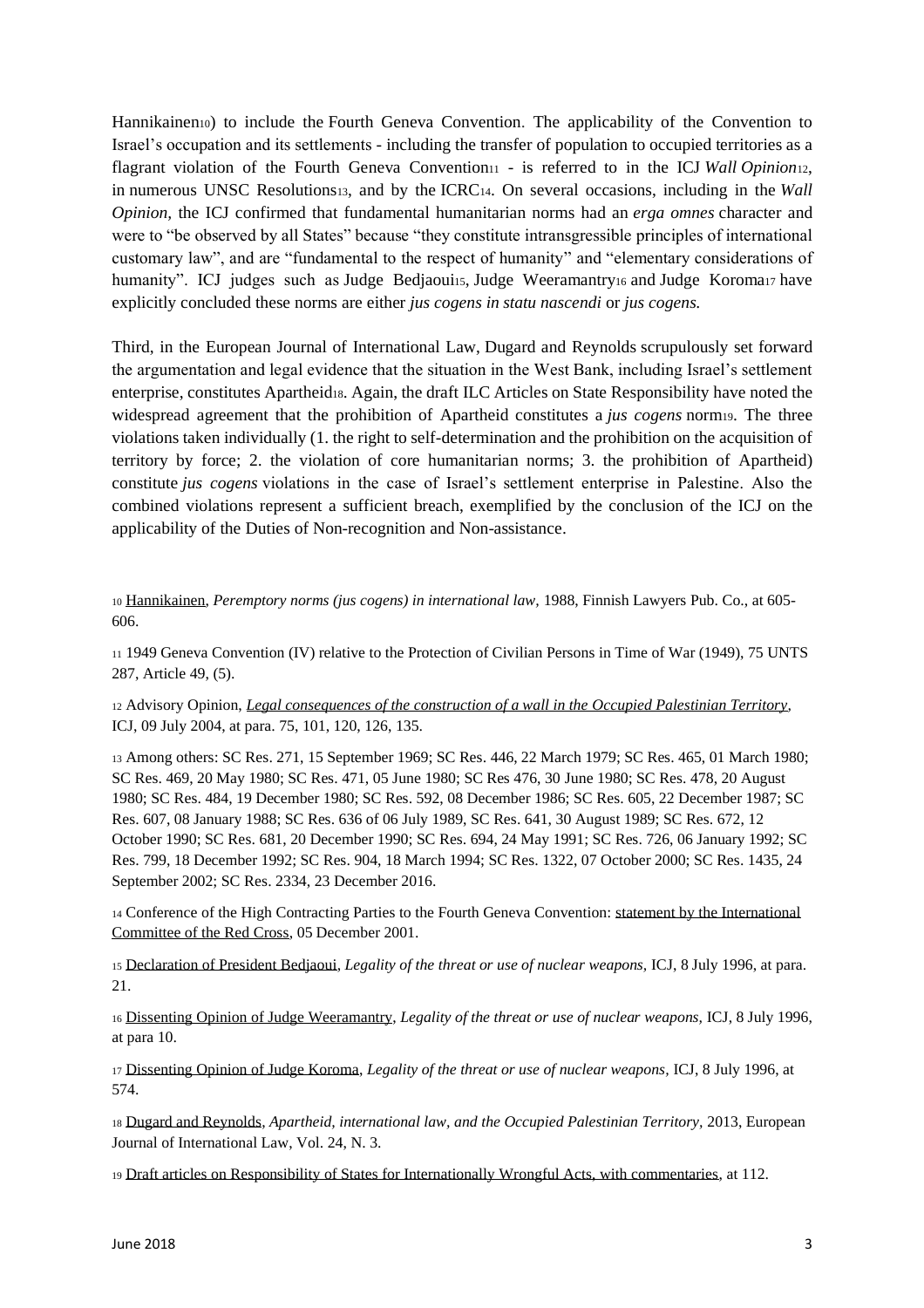#### *(C) Trade with settlements and the Duties of Non-recognition and Non-assistance*

Trading with settlements breaches the obligation of Non-assistance. The agreement establishing the World Trade Organization explicitly refers to the economic benefits of liberalized trade: "*raising standards of living, ensuring full employment and a large and steadily growing volume of real income and effective demand, and expanding the production of and trade in goods and services*"20. Trading with illegal settlements gives those settlements economic support. This seems to constitute concrete help to the maintenance of the unlawful situation<sub>21</sub>. Indicative of the fact that trade helps to maintain Israeli violations is, for example, the UN Office of the High Commission for Human Rights' recognition of the encouragement of economic activity in settlements as a reason for settlement expansion<sub>22</sub>. This was also confirmed by the Human Right Council<sub>23</sub>.

Trading with settlements breaches the Duty of Non-recognition. The only legal text directly addressing the content of the Duty of Non-recognition is the ICJ Advisory Opinion on Namibia in which the ICJ addresses economic relations: "*the restraints which are implicit in the non-recognition of South Africa's presence in Namibia […] impose upon member States the obligation to abstain from entering into economic and other forms of relationship or dealings with South Africa on behalf of or concerning Namibia which may entrench its authority over the Territory*"24. The Hague Convention and the Fourth Geneva Convention confirm that the fundamental prohibition of the transfer of civilian population *ipso facto* implies an equally strong prohibition on the economic activity of transferred civilians for the benefit of the occupying state25. This prohibition is not only recognized in international law, but also in Israeli domestic law. In the *Beth El Case*, the Israeli Supreme Court argued that settlements were acceptable if they were temporary and served the military and security needs of the Israeli state. In the *Elon Moreh and Cooperative Society Case26*, the Supreme Court ruled that the security needs of the

<sup>20</sup> [1994 Marrakesh Agreement Establishing the World Trade Organization,](https://www.wto.org/english/res_e/booksp_e/analytic_index_e/wto_agree_01_e.htm) no. 31874.

<sup>21</sup> [Aust,](https://books.google.ch/books/about/Complicity_and_the_Law_of_State_Responsi.html?id=iuNnSTil76IC&redir_esc=y) *Complicity and the Law of State Responsibility,* 2011, Cambridge University Press, at 339.

<sup>22</sup> [United Nations Human Rights Office of the High Commissioner,](https://www.ohchr.org/Documents/Countries/PS/SG_Report_on_Israeli_A.71.355.pdf) *Israeli Settlements in the Occupied Palestinian Territory,* 2016, at 3.

<sup>23</sup> [Human Rights Council,](https://www.ohchr.org/Documents/HRBodies/HRCouncil/RegularSession/Session22/A-HRC-22-63_en.pdf) *Report of the independent international fact-finding mission to investigate the implications of the Israeli settlements on the civil, political, economic, social and cultural rights of the Palestinian people throughout the Occupied Palestinian Territory, including East-Jerusalem,* 07 February 2013, A/HRC/22/63, at para. 20.

<sup>24</sup> Advisory Opinion, *[Legal consequences for States of the Continued Presence of South Africa in Namibia](http://www.icj-cij.org/docket/files/53/5595.pdf)  [\(South West Africa\) notwithstanding Security Council Resolution 276,](http://www.icj-cij.org/docket/files/53/5595.pdf)* ICJ, 21 June 1971, para. 124-125.

<sup>25</sup> 1907, [Hague Convention \(IV\)](https://ihl-databases.icrc.org/ihl/INTRO/195) Respecting the Laws and Customs of War on Land and Its Annex: Regulations Concerning the Laws and Customs of War on Land (The Hague Regulation), Article 55.;

Conference of the High Contracting Parties to the Fourth Geneva Convention: statement by the International Committee of the Red Cross, 05 December 2001, Article 49.;

[Moerenhout,](http://booksandjournals.brillonline.com/content/journals/10.1163/18781527-00302004) *The obligation to withhold from trading in order not to recognize and assist settlements and their economic activity in occupied territories,* 2012, Journal of International Humanitarian Dispute Settlement, Vol. 3, N. 2, at 349-352.

<sup>26</sup> Judgement, *Mustafe Dweikat et al., v the Government of Israel et al. ("the Elon Moreh Case"*), H.C. 390/7934(1), 34(1), Israeli Supreme Court, 22 October 1979. English summary in: Y. Dinstein (ed.), *Israel Yearbook on Human Rights* (1979), at 345.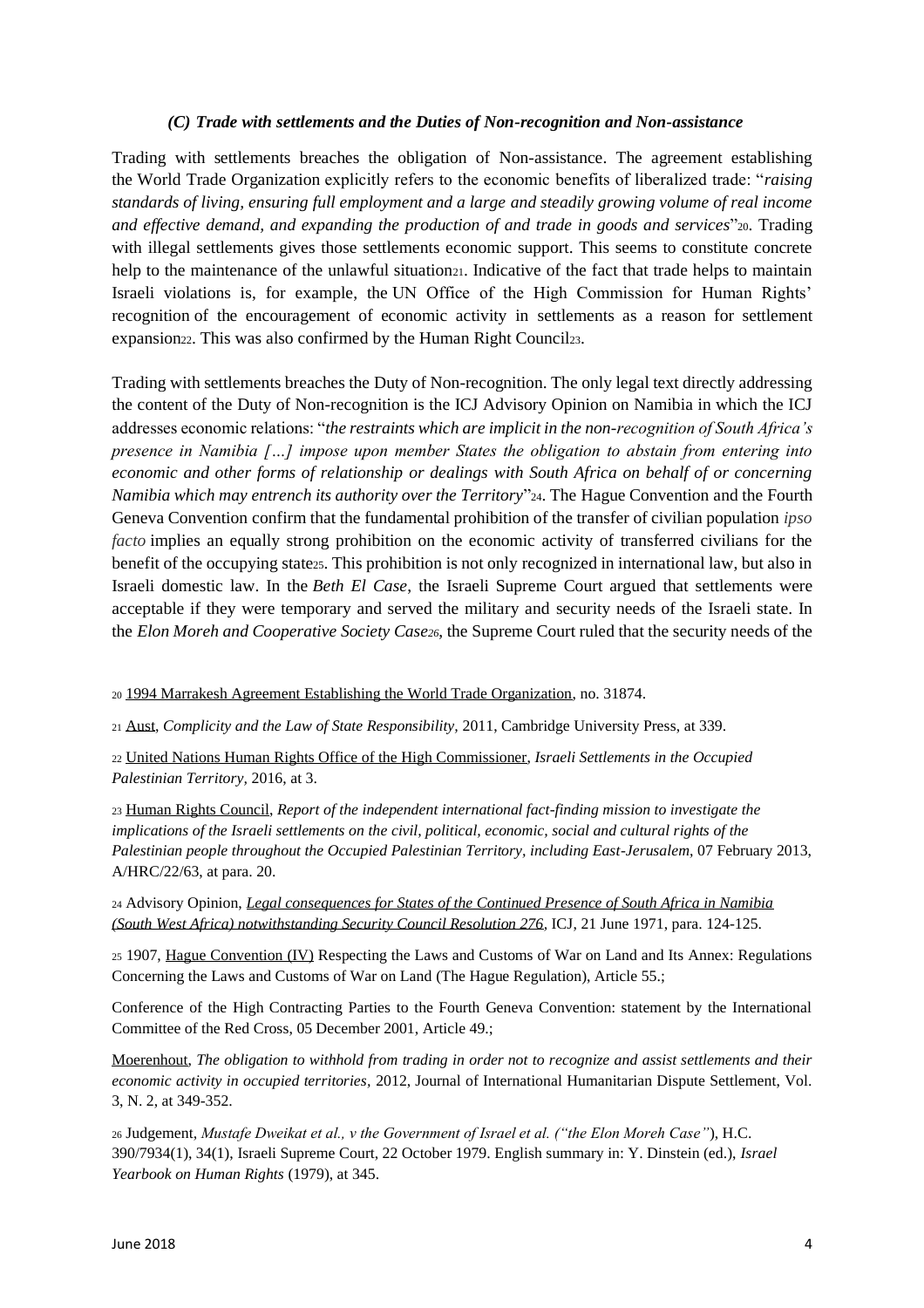army in occupation (the main legitimization for the existence of settlements) could never include national, economic or social interests.

Trading with settlements also implicitly recognizes Israeli violations of peremptory norms of international law through its settlement activity. The EU explicitly<sup>27</sup> does not grant preferential access to settlement products because "it does not consider them to be part of Israel's territory, irrespective of their status under domestic Israeli law". It recognizes that settlements, in their trading activity, are regulated by domestic Israeli law, and it does not give them preferential access because the EU does not agree with this unlawful claim. Yet, the act of importation – whether or not with preferential access – remains a legal act, which requires the stamp of approval from the importing state. This is exactly what constitutes implicit recognition.

<sup>27</sup> [European Commission,](https://eeas.europa.eu/sites/eeas/files/20151111_interpretative_notice_indication_of_origin_en.pdf) *Interpretative notice on indication of origin of goods from the territories occupied by Israel since June 1967,* 11 November 2015, C(2015) 7834 final.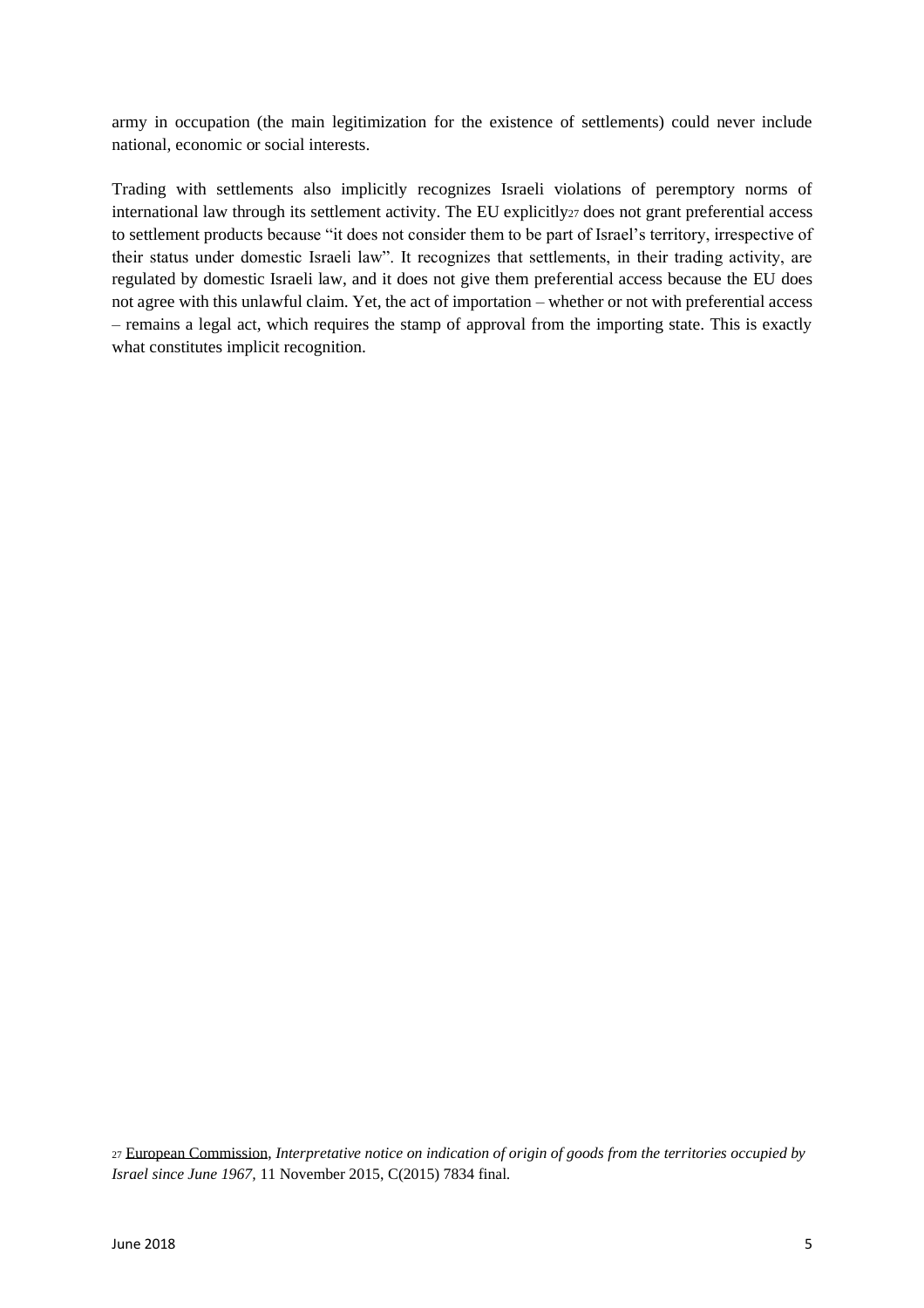## **(3) THE OBLIGATION OF THE STATE OF IRELAND IS IN ACCORDANCE WITH EU LAW**

The Duties of Non-Recognition and Non-Assistance apply directly to the Irish Government and are in accordance with EU Law. While the European Commission holds the exclusive competence over the Union's Common Commercial Policy, withholding from trading with settlements is not a trade measure. It is a rectification of an error in international economic relations between the EU and its member states from one side, and an occupying state from the other side. Because of the Duties of Non-Recognition and Non-Assistance, trade with settlements should have never existed.

It is the result of non-compliance that the type of trade with settlements addressed in this legal opinion still exists. The fact that the European Commission has the exclusive competence over the Union's Common Commercial Policy puts it in the first place to abide by its Duties of Non-Recognition and Non-Assistance. That being said, the Duty of Non-recognition is a customary obligation, which does not require United Nations action to trigger it, and it is an *erga omnes* obligation, applying to all states, including EU member states and irrespective of the fact the Commission holds authority over trade policy.

By not acting, the European Commission violates international law. As a result, it is the international obligation of EU member states to make sure they do comply as individual, sovereign states. This obligation on EU member states has been recognized in an open letter by 40 legal experts<sub>28</sub> directed at the European institutions in 2015. The logic is simple: this measure is not about trade, but about a country's sovereign obligation to respond to the violation of peremptory norms of international law. Because of their status in international law, the obligations to not recognize or assist such violations trump other law, including the Treaty on the Functioning of the European Union (TFEU).

In addition, the recent UN Security Council Resolution 2334<sup>29</sup> also reaffirms that the establishment of Israeli settlements in the occupied Palestinian territory has no legal validity and that Israel's settlement enterprise is a flagrant violation of international law. The resolution calls upon all states "*to distinguish, in their relevant dealings, between the territory of the State of Israel and the territories occupied since 1967*". UN Security Council Resolution 465<sup>30</sup> had already called upon all states "*not to provide Israel with any assistance to be used specifically in connection with settlements in occupied territories"*.

<sup>28</sup> [Letter by Legal Scholars to policy makers in the European Union and its Member States](http://mondoweiss.net/2015/12/european-trading-settlements/) calling for compliance with international legal obligations related to withholding trade from and toward Israeli Settlements, 2015.

<sup>29</sup> [SC Res. 2334,](http://www.un.org/en/ga/search/view_doc.asp?symbol=S/RES/2334(2016)) 23 December 2016.

<sup>30</sup> [SC Res. 465,](http://www.un.org/en/ga/search/view_doc.asp?symbol=S/RES/465(1980)) 1 March 1980.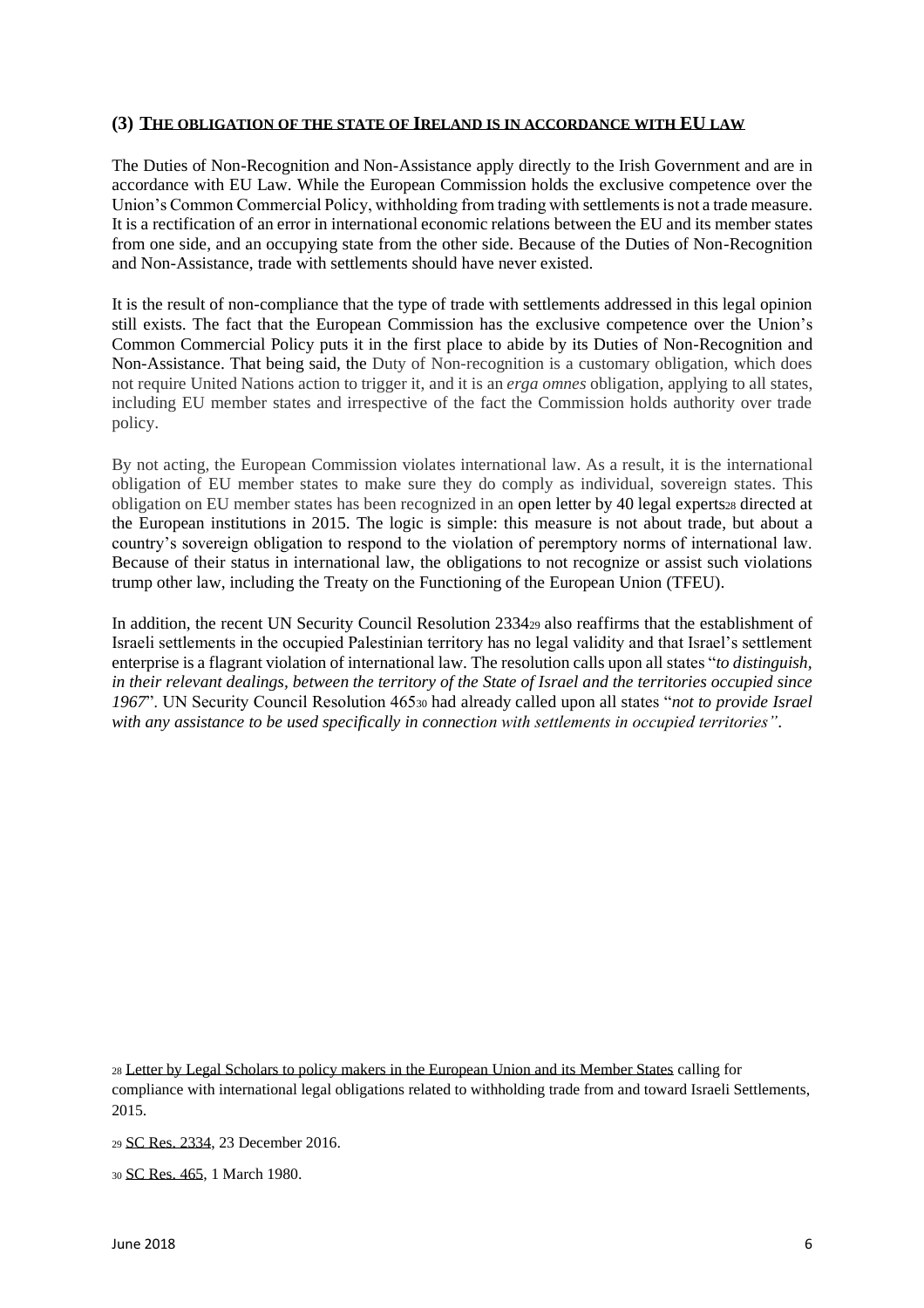## **(4) EU LAW ALSO ALLOWS FOR A SETTLEMENT TRADE PROHIBITION**

It must be noted that the status of the Duties of Non-recognition and Non-assistance are themselves sufficient for Ireland to assume its obligation to withhold from trade with settlements.

That said, a *bona fide* reading of the provision on Common Commercial Policy in the TFEU does not exclude member state action. Article 207.1. emphasizes that "*the common commercial policy shall be conducted in the context of the principles and objectives of the Union's external action*"31. As TFEU Article 5 notes, these principles are laid down in Chapter 1 of Title V of the Treaty on European Union (TEU). This Chapter confirms in Article 21 that the Union's action on the international scene shall be guided by the principles of the United Nations Charter and international law32.

More strongly, in *Regulation 2015/478 of the European Parliament and of the Council*, the Union specifies common rules for imports33. This law can be considered as *lex specialis*to the TFEU. In Article 24.2 of the Regulation, it is confirmed that the regulation on imports *"shall not preclude the adoption or application by Member States of: (a) prohibitions, quantitative restrictions or surveillance measures on the ground of public morality, public policy or public security".* 

Stopping trade with settlements can be considered as a public morals exception. The strictest way of giving content to a public morals exception can be found in the law of the World Trade Organization (WTO). A reading of this law and associated case law confirms the applicability of the public morals exception to trade with settlements. In general, two requirements need to be met: First, are public morals at stake (the content)? And second, is an import ban necessary to protect them (the necessity test)?

First, it goes without question that public morals are at stake. In the WTO case *US-Gambling*, the Panel<sup>34</sup> clarified that public morals "denote standards of right and wrong conduct maintained by or on behalf of a community or nation". International humanitarian law applies to the entire international community and denotes standards of right and wrong conduct through the rights and obligations laid out in the treaties.

Second, a prohibition on settlement trade also satisfies the necessity requirement. The necessity test35 means weighing three factors: (1) the contribution made by the measure to the enforcement of the law or regulation at issue; (2) the importance of the common interests or values protected; and (3) the accompanying impact of the law or regulation on imports or exports. A trade ban would be the result of a breach of the highest norms of international law. A ban is furthermore accepted as being potentially necessary to protect public morals (as confirmed by the WTO Appellate Body<sup>36</sup> in US-Tyres. And third, a ban would not significantly impact imports or exports.

<sup>31</sup> [Treaty on the Functioning of the European Union,](https://eur-lex.europa.eu/legal-content/EN/TXT/PDF/?uri=CELEX:12012E/TXT) 2012, at Article 207.1.

<sup>32</sup> [Treaty on European Union,](https://eur-lex.europa.eu/legal-content/EN/TXT/?uri=uriserv:OJ.C_.2012.326.01.0001.01.ENG&toc=OJ:C:2012:326:FULL#C_2012326EN.01001301) 2012, Article 21.

<sup>33</sup> [European Parliament and Council,](http://trade.ec.europa.eu/doclib/docs/2015/march/tradoc_153323.pdf) *Regulation on Common Rules for Imports,* 11 March 2015, Regulation 2015/478, L83/16.

<sup>34</sup> Panel Report, *United States – [Measures Affecting the Cross-Border Supply](https://docs.wto.org/dol2fe/Pages/FE_Search/FE_S_S006.aspx?Query=(@Symbol=%20wt/ds285/r*%20not%20rw*)&Language=ENGLISH&Context=FomerScriptedSearch&languageUIChanged=true) of Gambling and Betting Services*, WT/DS285/R, 20 April 2005, as modified by Appellate Body Report WT/DS285/AB/R, at 236-240.

<sup>35</sup> Appellate Body Report, *Korea – [Measures Affecting Imports of Fresh, Chilled and Frozen Beef](https://docs.wto.org/dol2fe/Pages/FE_Search/FE_S_S006.aspx?Query=(@Symbol=%20wt/ds161/ab/r*%20not%20rw*)&Language=ENGLISH&Context=FomerScriptedSearch&languageUIChanged=true)*, WT/DS161/AB/R, WT/DS169/AB/R, 10 January 2001, at 50.

<sup>36</sup> Appellate Body Report, *Brazil – [Measures Affecting Imports of Retreaded Tyres](https://docs.wto.org/dol2fe/Pages/FE_Search/FE_S_S006.aspx?Query=(@Symbol=%20wt/ds332/ab/r*%20not%20rw*)&Language=ENGLISH&Context=FomerScriptedSearch&languageUIChanged=true)*, WT/DS332/AB/R, 17 December 2007, at 52-63.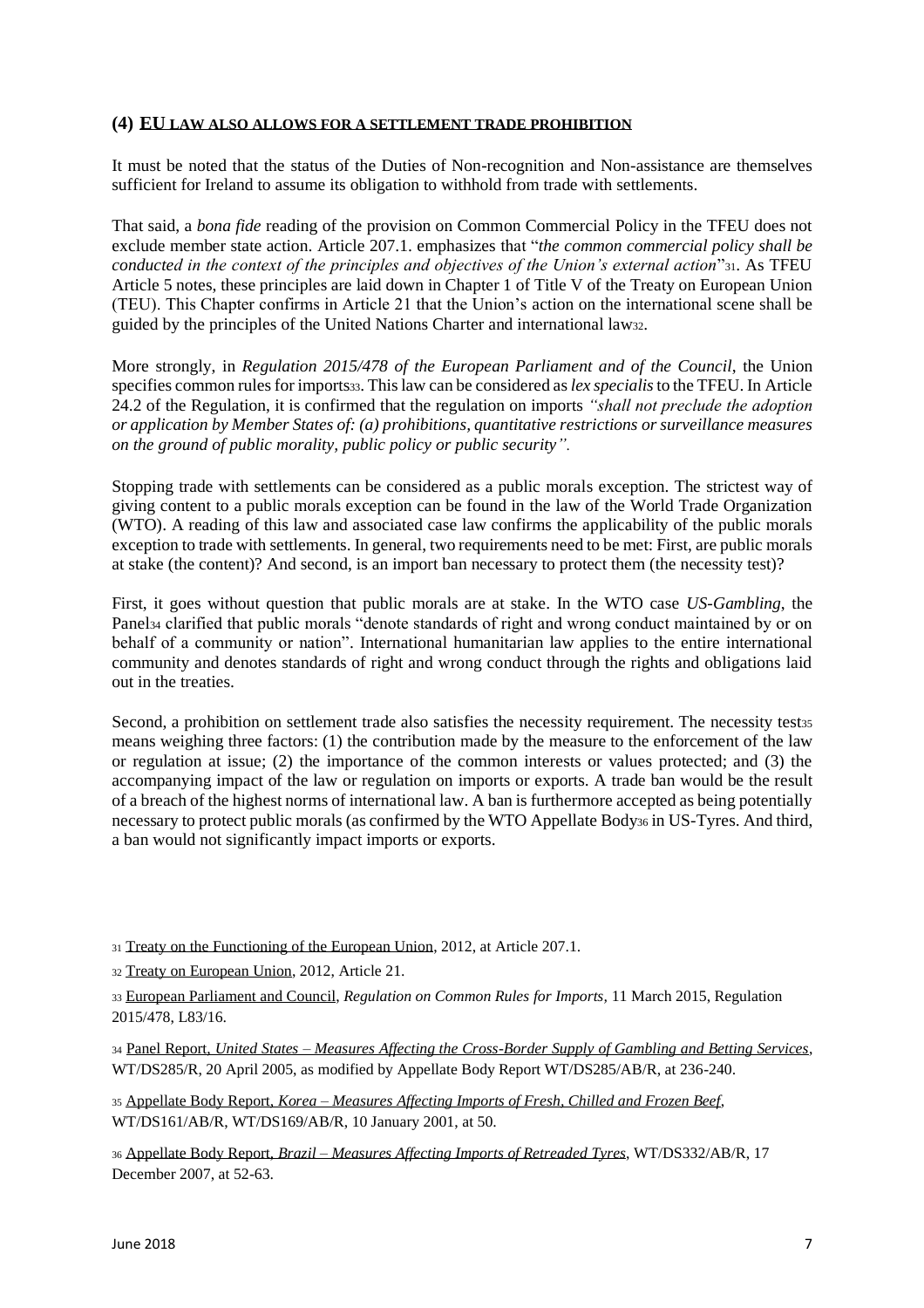#### **IRELAND CAN CONFIRM EU LACK OF COMPLIANCE WITH INTERNATIONAL LEGAL**

#### **OBLIGATIONS VIA THE COURT OF JUSTICE OF THE EUROPEAN UNION**

The European Commission confirmed on 05 March 2018<sup>37</sup> in response to a parliamentary question that the current European Commission policy '*reflects the Commission's understanding of the relevant EU legislation*', but also that this is '*without prejudice to the interpretation which the Court of Justice may provide*'. When implementing a prohibition on trade with settlements, Ireland can easily challenge the lack of compliance of the European Commission and other EU member states with regards to their Duties of Non-recognition and Non-assistance.

Under TEU Title III Article 19.338, the Court of Justice of the European Union (CJEU) shall rule on actions brought by a member state. Under TEU Section 5 Article 25339, the CJEU is competent to review the legality of acts of the Commission intended to provide legal effects vis-à-vis third parties. It is also competent to 'review the legality of acts of bodies, offices, or agencies of the Union intended to produce legal effects vis-à-vis third parties'. The importation of settlement products is such an act that produces legal effects (i.e. implicit recognition) vis-à-vis third parties. Article 263<sup>40</sup> declares that the CJEU has jurisdiction in actions brought by a member state.

Furthermore, Section 5 Article 265 clearly states that "*Should the European Parliament, the European Council, the Council, the Commission or the European Central Bank, in infringement of the Treaties, fail to act, the Member States and other institutions of the Union may bring an action before the Court of Justice of the European Union to have the infringement established".* Ireland is in a unique position to not only comply with its international legal obligations, but also to protect fundamental principles of international law by filing the Commission's failure to act before the CJEU.

<sup>37</sup> Parliamentary questions[: Answer given by Vice-President Katainen on behalf of the Commission,](http://www.europarl.europa.eu/sides/getAllAnswers.do?reference=E-2017-006259&language=EN) 05 March 2018.

<sup>38</sup> [Treaty on European Union,](https://eur-lex.europa.eu/legal-content/EN/TXT/?uri=uriserv:OJ.C_.2012.326.01.0001.01.ENG&toc=OJ:C:2012:326:FULL#C_2012326EN.01001301) 2012, Article 19.3.

<sup>39</sup> [Treaty on European Union,](https://eur-lex.europa.eu/legal-content/EN/TXT/?uri=uriserv:OJ.C_.2012.326.01.0001.01.ENG&toc=OJ:C:2012:326:FULL#C_2012326EN.01001301) 2012, Article 253.

<sup>40</sup> [Treaty on European Union,](https://eur-lex.europa.eu/legal-content/EN/TXT/?uri=uriserv:OJ.C_.2012.326.01.0001.01.ENG&toc=OJ:C:2012:326:FULL#C_2012326EN.01001301) 2012, Article 263.